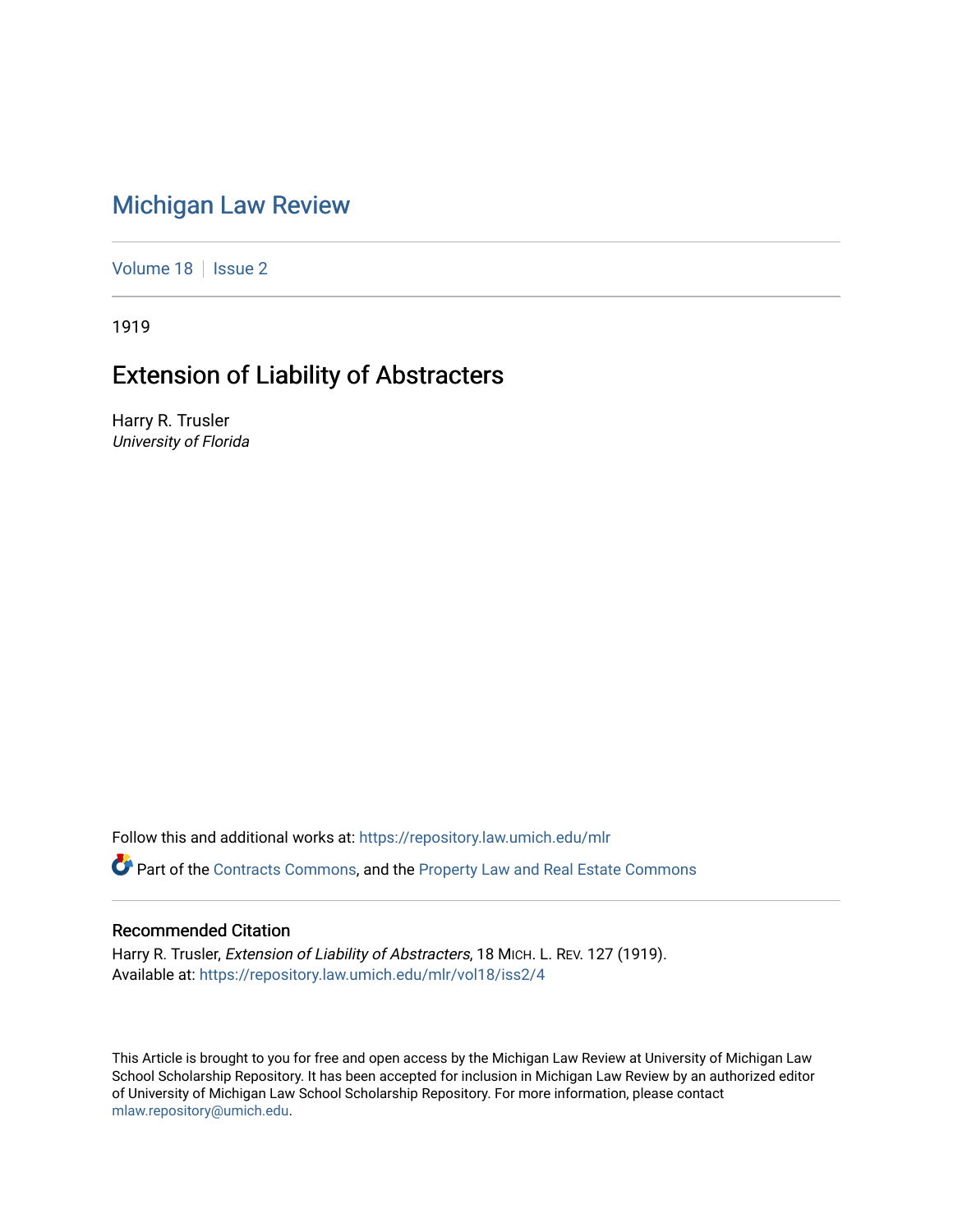## EXTENSION OF LIABILITY OF ABSTRACTERS

*The General Rule.-In* **i90o** a standard encyclopedia said: **"By** the weight of authority an abstracter is liable only to the person ordering and paying for the abstract; and where this view obtains, the fact that an abstracter has knowledge that his abstract is to be used in a sale or loan to advise a purchaser or person about to lend money does not affect the rule as to his liability. In some jurisdictions, however, the abstracter's liability has been extended to protect those who, relying on the correctness of the abstract, are injured."<sup>1</sup>

In **1914** another excellent encyclopedia asserted: "While there is some apparent and perhaps actual conflict of authority upon the question, the general rule is that the liability of an abstracter extends only to the person employimg him, or to one who is a party or privy to the contract of employment, and this rule seems to be unquestioned in cases where the abstractor has no knowledge that the abstract is intended for the information or use of another; but the general rule is not without exceptions, and there are cases where, under certain circumstances, the liability has been extended to persons other than those directly employing the abstracter, who are injured **by** reliance upon the abstract; although it seems, and has been so stated, that these cases are based upon peculiar circumstances and are not in conflict with the general rule. Under some statutes the liability upon the bond required of abstracters is expressly extended to persons other than those employing them."'

*Basis of General Rule.*-The general rule respecting the persons to whom an abstracter is liable for loss resulting from reliance upon his negligently erroneous abstract of title undoubtedly is supported by the great weight of numerical authority.<sup>8</sup> The view that only

**I Cyc. 21**

**<sup>2</sup> Corpus Juris 369-70.**

*<sup>&#</sup>x27;National Savings 'Bank v. Ward,* **too U. S. xqS, as r- ed. 6"2z;** *Dundee Mtg. etc. Co. v. HugheZ,* **20 Fed: 39;** *Talpey v. Wright,* **6z Ark. 275, 32 S. W. 1072. S4 Am. St. Rep. 2o6;** *Mechanics' Bldg. Assoc. v. Whiteacre,* **92 Ind. 547;** *Allen v. Hopkins,* **62 Kan.** *175, 6z* **Pac. 750;** *Mallory* **v.** *Ferguson,* **so Kan. 685, 32 Pac. 410. 22 L. I. A. 99; Symns** *v. Cutter,* **9 Kan. A. 2,o, 59 Pac. 67t;** *Schade v. Gehner,* **733 Mo. 252, 34 S. W.** *576; Clark v. Marshall,* **34 Mo. 429;** *Zweigardt v. Birdseye,* **57 Mo. A. 462;** *Security Abstract* of Title Co. v. Longacre, 56 Neb. 469, 76 N. W. 1073; Glawatz v. People's Guaranty<br>Search Co., 49 App. Div. 465, 63 N. Y. S. 691; Lockwood v. New York Title Ins Co., **73 Misc. 296, 130 N. Y. S. 824;** *Thomas v. Guarantee Title, etc., Co.,* **81 Ohio St. 432, 91 K. E. x83, z6 L. R. A. N. S.** *z21o; Equitable Building, etc., Assoc. v. Bank of Commerce*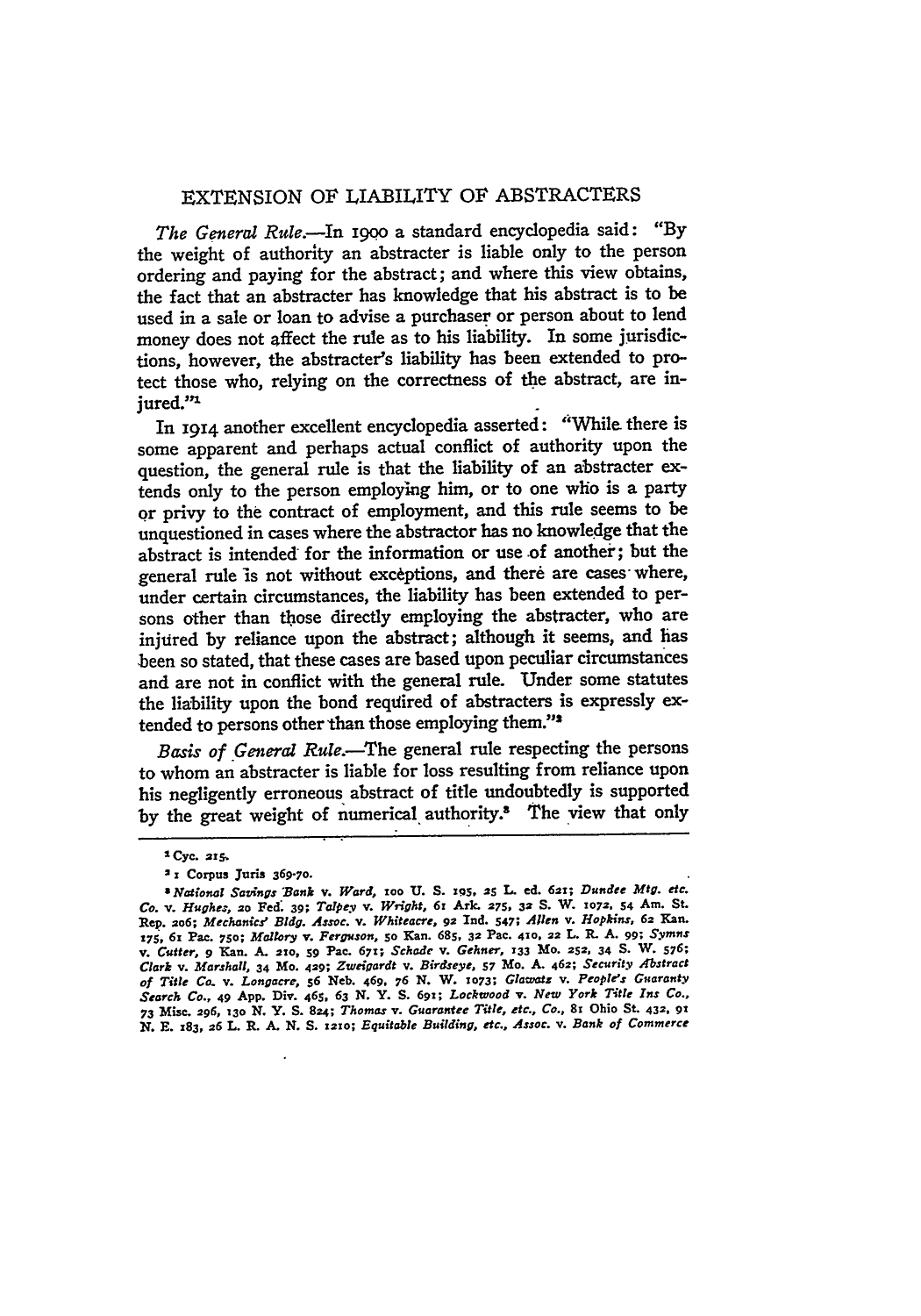'those who are parties or privies to the contract employing an abstracter can recover from him is based  $(1)$  on the old view of the invariable necessity of privity of contract to support an action  $ex$ contract% and **(2)** on the denial of any action ex *delicto.* For the most part, the decisions upholding this view are dogmatic. They are based on authority-the *ipse dixit* of the past. They speak the language of a time when courts, obliged to choose, were prone to prefer legal form before justice, and when abstracters played little, if any, part in business negotiations. "The abstracter is not bound to know," say a majority of the courts, "that his certificate is for the use or reliance of any one but the person who receives it, nor can it be assumed that he gives it for any other tise. He contracts with the person who requests it and pays for it to give a certificate which shall state the facts, but he enters into no relation of contract or otherwise in respect to it with any other person, and if another relies upon it to his injury, he cannot have redress."'

*Vendor's Duty to Furnish Abstract.-The* consequences of this severely technical rule become more obvious and deplorable when it is considered that in England the vendor is bound to furnish at his own expense an abstract of every material document of title after the date fixed for the commencement of title;<sup>5</sup> and in a few American decisions the same rule seems to have been followed.<sup>6</sup> **By** the great weight of American authority, however, the vendor of land is not required to furnish the vendee an abstract of title in the absence of a specific agreement therefor.<sup>7</sup> Nevertheless, either because of contract or custom, the owners of land usually furnish abstracts of title to prospective grantees or mortgagees;<sup>8</sup> and it seems to **.be** the opinion of several text writers that the duty de-

*etc. Co.,* **:i8 Tenn. 678. 102 S. W. 9o,** 12 **L"** R. *A.. N.* **S. 449,** 12 **Ann. Cas. 407;** *Bremerton Dev. Co. v, Title Trust Co.,* **67 Wash. 268, 121 Pac. 69;** *Land etc. Co. v. Rutland,* **- Tex. Civ. A. -, 18S S. W. zo64.**

*'Mechanics' Building Ass'n* **v.** *Whiteacre,-* **92 Ind. S47;** *Houseman* **v.** *Girard, etc. Adn, 8%* **Pa. St.** *2j6.*

*3In re Stamford etc. Banking Co.,* **x Ch. 587, 6g L J. Ch. i6, 8z L. T. Rep. N. S.** *708; Poppleton v. Buchanan,* **4 C.** B. **N. S. 20,** 4 **Jur. N. S. 414, 27** L. **J. C.** P. **210, 93 E. C. L. 20; 43 L I. A. N. S. 46, Note.**

<sup>6</sup> Constolly v. Pierce, 7 Wend. (N. Y.) 131; Carpenter v. Brown, 6 Barb. (N. Y.) 149; Brewer v. Fox, 62 Ill. App. 609; Chapman v. Lee, 55 Ala. 616.

*I* **Tapp v.** *Nock,* **89** *Ky.* **414, IZ S.** W. **713;** *Espy v. Anderson,* **14** *Pa.* St. **308;** *Smith* v. Flatonia Nat. Bank, 43 Tex. Civ. A. 495, 95 S. W. 1111; Thompson v. Robinson, 65<br>W. Va. 506, 65 S. E. 718, 17 Ann. Cas. 1109; Easton v. Montgomery, 90 Cal. 307, 27 **Pac. ago,** 25 **Am. St. Rep. 123;** *McQuary v. Mo. Land Co., 230* **Mo. 34., I3O S.** W. **335;** *Eiche v. Keonka,* **2S5 Ill. 392, 99 N. E. 684,** 43 **L. R..A. N. S. 44.**

*sEaston v. Montgothery,* **go Cal. 313, 27 PaC. 280; WARvar.. ON VENDORS, (2nd Ed.),** *1* **290.**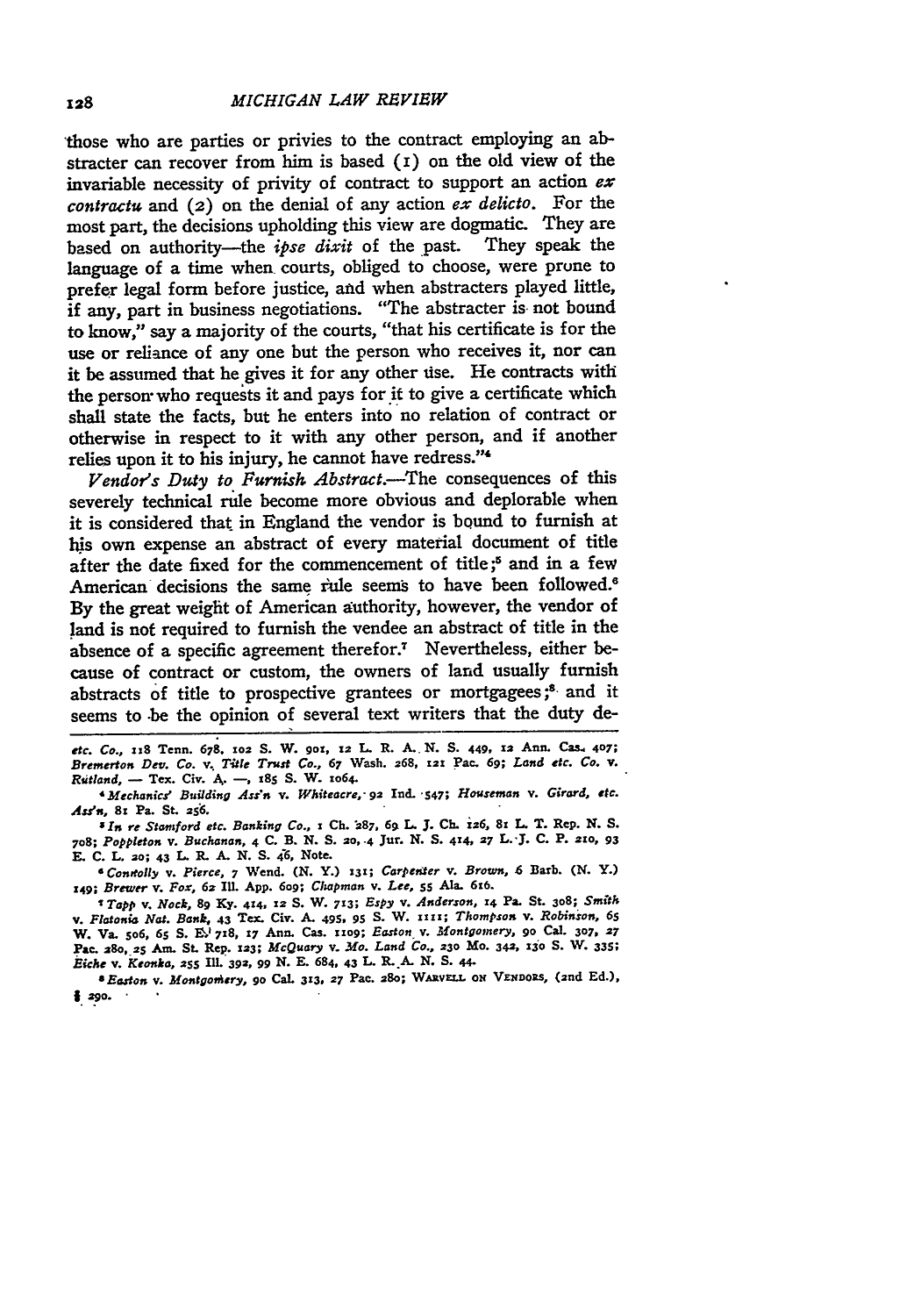volves upon he mortgagor to bear the expenses of searching the title, upon the ground that the mortgagee is entitled to the full amount of his loan and interest, without discount for expenses incurred in preparing the security and ascertaining its value.<sup>9</sup>

*Harshness of General Rule.-As* Chief Justice Black trenchantly has said: "It is very well known that the owner of real estate seldom incurs the expense of procuring an abstract of the title from the abstracter, except for the purpose of thereby furnishing information to some third person or persons who are to be influenced **by** the information thus provided. If the abstracter in all cases be responsible only to the person under whose employment he performs the service, it is manifest that the loss occasioned thereby must in many cases, if not in most cases, be remediless."<sup>10</sup>

The oppression of the general rule, provoking the bitter condemnation of laymen, is thus focalized. An abstracter, holding himself out as an expert, is paid by a landowner to furnish him an abstract of title to certain land. The abstracter knows, as a matter of fact, that the owner seldom wishes or needs it for his own information. He knows the owner, because of custom, contract, or other legal duty, customarily exhibits such abstract to a third person contemplating the acquisition of some interest in the land. He knows also that such third person customarily relies upon. the abstract. Yet when the third person, acting with the prudence generally exercised by those in his position and in harmony. with general cusiom, is injured by his reliance thereon, because the abstracter has failed to exercise due care and skill in his work, the abstracter escapes all liability, for the reason that the owner, not being misled, isn't injured; and the third party who is injured isn't in privity of contract with him. Such a state of affairs is a reproach to the law. It may be remedied by legislation; but legislation is slow and capricious. and. it should be cured, if possible, by an enlightened application of the common law.

*Reaction of Modern Courts.-The* view taken by a majority of the courts respecting. an abstracter's liability makes his profession a comparatively safe proposition; but it is not calculated to develop carefulness or accuracy therein. Considering the tremendous interests at stake, the legal conclusion reached is not good public policy. It fosters a dangerous illusion of security, likely to result in im-

**I MAUPIN ON MARnTABLE TITLES To** RFAL **ESTATr, 2nd** Ed.. i **73.** citing MART. **ON** ABST. 9 and WILLARD ON REAL EST. AND CONV. 559.

*<sup>10</sup>* **Brown v. Sis, 22 Ind. A. 37, 53 N. E. 779,** *72* **Am. St.** Rep. **3o8.**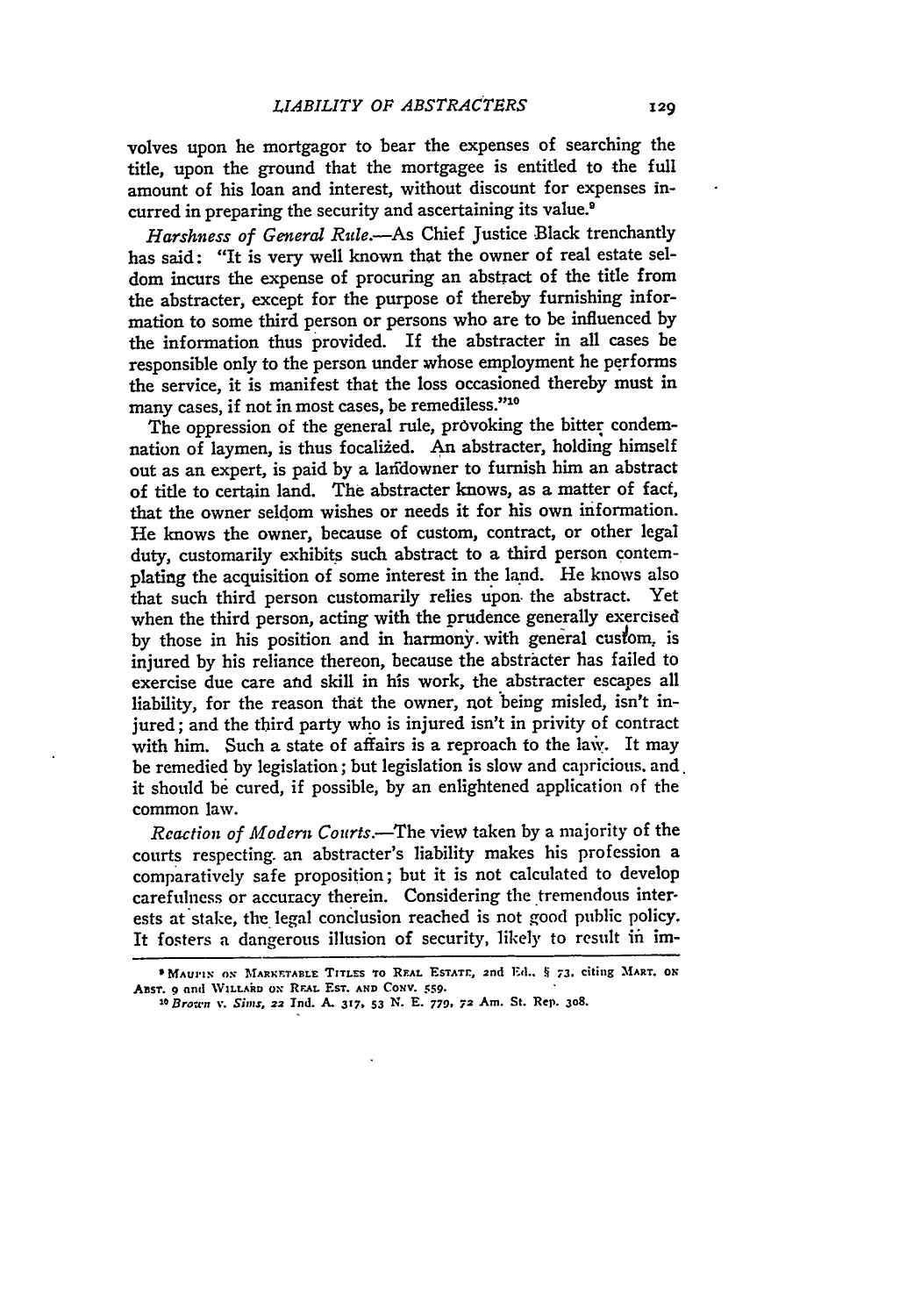mense losses. It renders everyday piactices unsafe. Consequently, it is not surprising to find modem judicial thought, which is adopting "the ethical standard of reasonable conduct"<sup>11</sup> as a criterion of legal liability, protesting against the rigor of the rule limiting the liability of the abstracter to those in strict privity of contract with him. In 1912 the Supreme Court of Washington, referring to the rule laid down in I *Cyc* **215,** said:

"We are not willing to apply it, unless it is plain that there was no duty on the part of the abstracter to the party injured.\*\*\* What is called the general rule has not been allowed to stand without strong and persistent challenge. In one of the leading cases, *Savinas .Bank v. Wlard, ioo* U. S. **195, 25** L. Ed. *621,* the doctrine was denied by Chief Justice Waite, dissenting, with whom Justices Swain and Bradley concurred. He said: 'The circumstances were such as odght to have satisfied him that his certificate was to be used by Chapman in some transaction with another person as evidence of the fact certified to.\*\*\* It seems to me that under these circumstances Ward is liable to the bank for any loss it may sustain by reason of his erroneous certificate.' Like expressions are to be found in many of the cases. In some other states the injustice of the rule invoked by plaintiff has been- recognized by the legislature and abrogated **by** statute.\*\*\* The'general rule was recognized, if not expressly affirmed, in *Bremerton Development Company v. Title Trust Company,* 67 Wash. 268, **121** Pac. 69, where a recovery was allowed upon our finding of strict privity of contract; but it does not follow that there are no exceptions to the rule. Indeed, they have been recognized and, in our judgment, are as securely established as the rule itself."<sup>12</sup>

*Exceptions to the General Rule.--Let* us now notice the exceptions to the general rule that have received judicial sanction, and then consider whether the formulation of theories for a broader liability of the abstracter in contract and in tort is' possible. The exceptions differing from each other for the most part only in slight degree, are as follows:

(i) Where there is fraud or collusion on the part of an abstracter he will be held liable to third parties, even though there is no privity of contract; but where there is neither fraud nor collusion nor privity of contract, a party will not be held liable, unless the act

<sup>11</sup> Law & Morals, 22 HARV. L. REV. 99.

*IsAnde"o.x v. "priesteribach et ui.,* **69 Wash. 393, x25 Pae.** x66, 42 **L. R. A.** *X.* **S. .76.**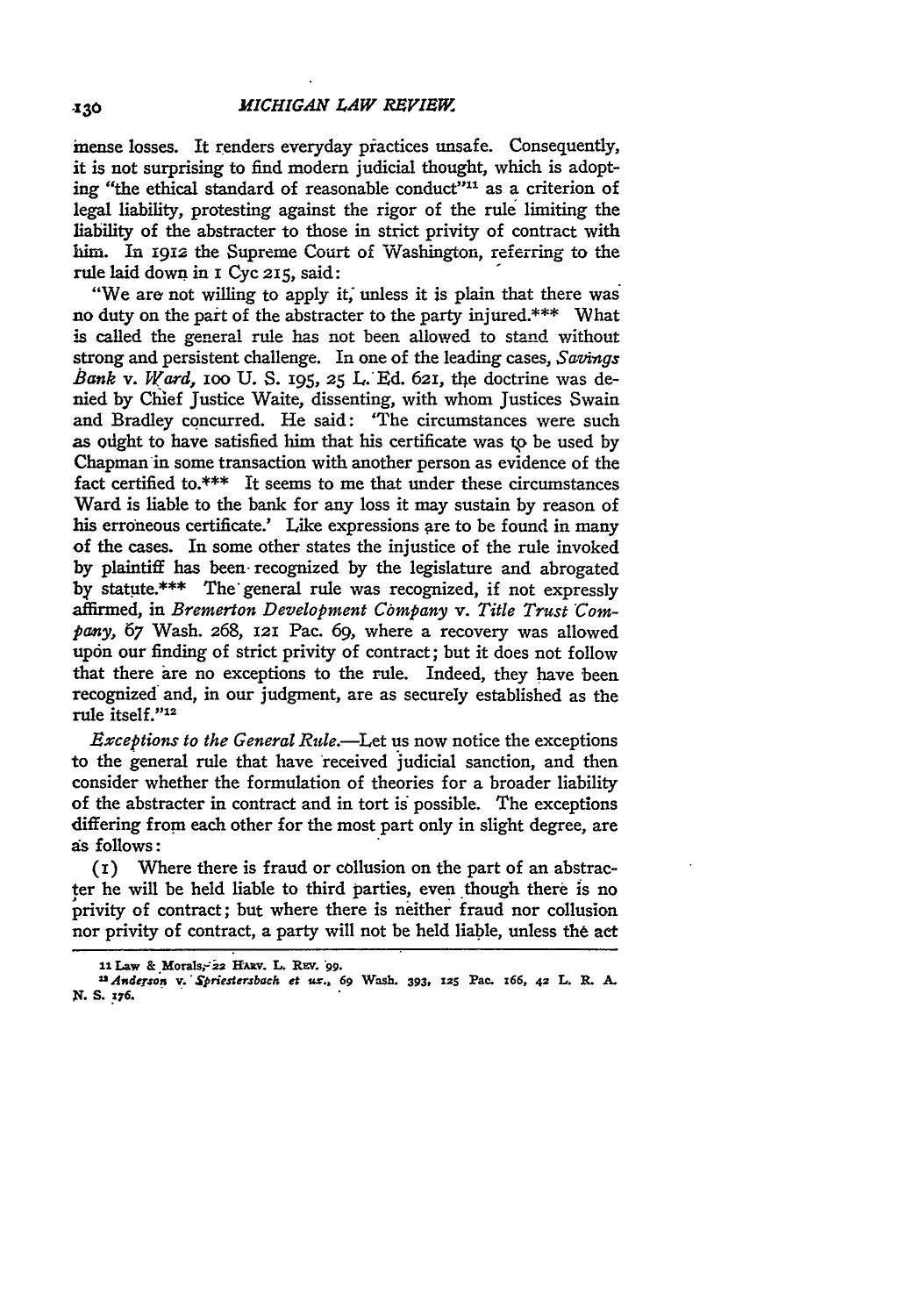is one imminently dangerous to the lives of others, or is an act performed in pursuance of some legal duty.<sup>13</sup>

**(2)** " An abstract company which undertakes, at the instance of the buyer of land, to examine, correct and complete an abstract made for the seller, after it is informed that he contemplated the purchase and would rely on the title as shown in the abstract, is liable to the purchaser. The company in this case insisted that if it reaffirmed and recertified the abstract as found **by** the lower court, it did so gratuitously and therefore no contractual tie was created between it and the purchaser. But the court declared:

"It seems to us that the legal effect of facts found as stated was to show the existence of a valid contract between appellant and Rutland. The former performed service at his request. Even if the latter had not agreed to pay the former for the service the law would imply an undertaking on his part to do so. If appellant might, when it performed the service, have demanded of Rutland that he pay it a reasonable sum therefor, the fact that, waiving its right, it did not do so, would not relieve it of the obligation it incurred when it undertook to pass upon the correctness and completeness of the abstract presented to it."<sup>14</sup>

**(3) A** purchaser of land requiring the vendor to furnish an abstract of title is entitled to maintain an action against the abstracter for defects of title omitted in the abstract, where the abstracter knows that such abstract is procured for his use.15 Should the purchaser decline to purchase until furnished an abstract at the expense of the'vendor, it has been held in effect that there is privity of contract between him and the abstracter.<sup>16</sup>

(4) If an attorney, knowing that the lender is relying upon him in his professional capacity to see that her mortgage is the first lien, although the borrower is to pay the fees, undertakes to perform this duty, he is bound to do it with ordinary and reasonable skill and care and is liable for negligence in that respect, under the principle settled in Coggs *v. Barnard.17* This conclusion seems based upon the view

*U National Satings Bank v. Ward,* **zoo U. S. igS,** 25 **L. ed. 62r; citing** *Langridge v. Levy, a* **Mces. & W., 519, 530. Accord,** *Peabody Bldg. etc. Assn', v. Houseman,* **89 Pa. St. 26t," 33 Am. Rep. 757.**

*<sup>14</sup> Land, etc. Co. v. Rutland,* **- Tex.** Civ. **A.- , z85 S. W..x064. Accord,** *Dickle v. Abstract Co.,* **89 Tenn. 431, 24 Am. St. Rep.** 616; *Siewcrs v. Coammonwealth,* **87 Pac. St. IS.**

<sup>&</sup>lt;sup>15</sup> Denton v. Nashville Title Co., 112 Tenn. 320, 79 S. W. 799.

*<sup>26</sup>Dickle v. Nashville Absract Co.,* **89 Tenn. 432, 14 S.** W. **896, 24 Am. St. Rep. 6z6. 'it** i **Ld. Raym. 909, x Smith's Lead. Cas. Eq. z9g.**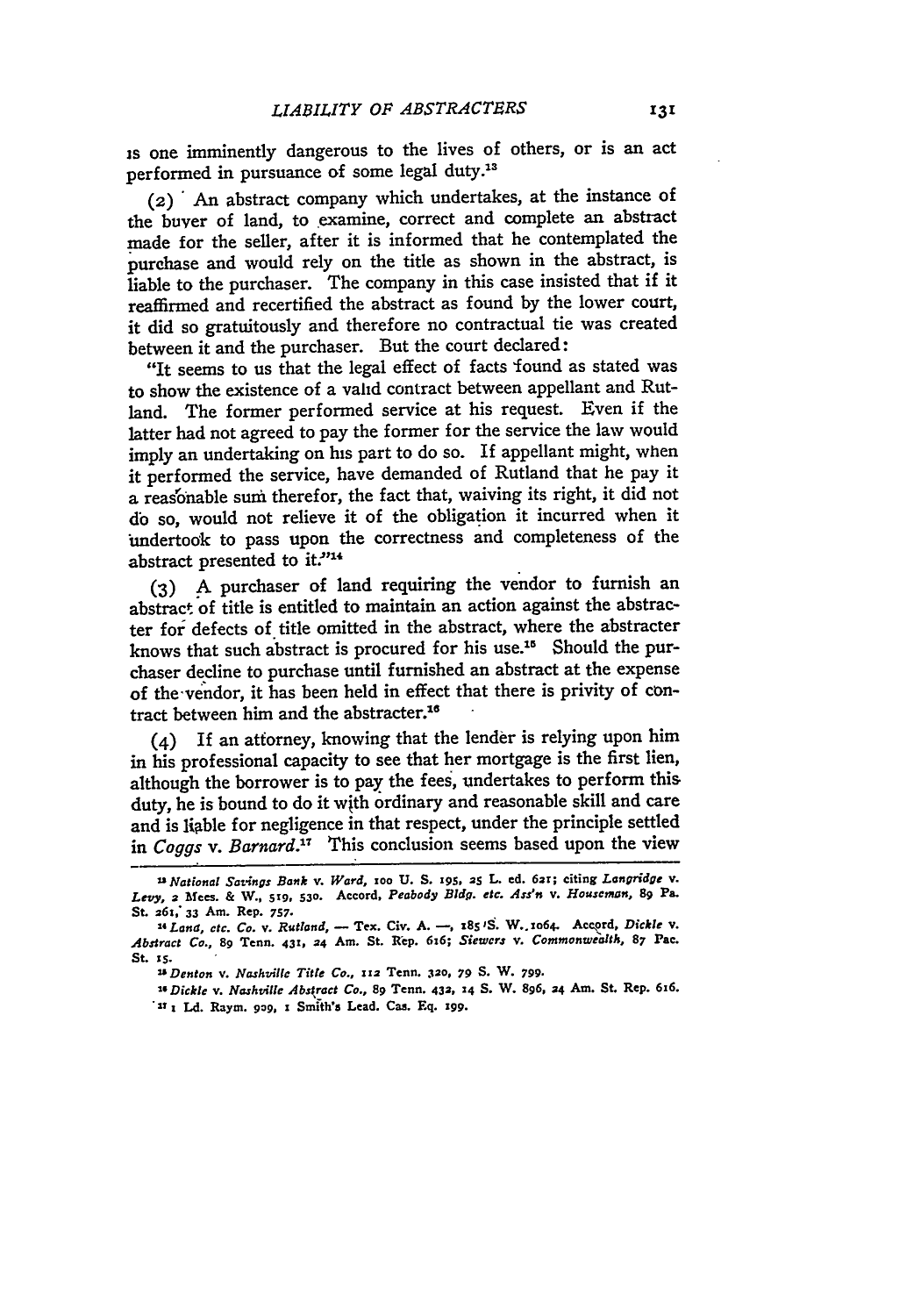that there was evidence in the case from which a jury might find the relation of attorney dnd client between the defendant and the lender. "Even adverse interests," the court said, "if to be amicably adjusted, may be represented by the same counsel."<sup>18</sup>

**(5)** Where a borrower informs a title -company that, in o, er to secure a loan, it is necessary for him to have a certificate that certain land is not incumbered, and the company delivers it to the borrower, who pays for it, the mortgagee who relies on it may recover upon contract from the abstracter. Here the court said:

"The sole contention of the demurrant is that the count discloses no privity of contract between it and the plaintiff, but only a contract between it and Moore (the mortgagor). But this is too narrow a view of the transaction set out in this count. Upon its averments there is disclosed either a contract between plaintiff and defendant, made through the agency of Moore, **by** which defendant was employed to examine and certify the title, or a contract of like employment between Moore and defendant, made for the benefit of plaintiff "upon which a right of action by plaintiff would arise."<sup>19</sup>

**(6)** An abstracter of title employed **by** a landowner desiring to obtain a loan to make an abstract of title to property is liable for his negligence to the lender who, before making the loan, informs the abstracter that he shall rely entirely upon his abstract and is assured **by** the latter, who delivers him the abstract, that he can do so.<sup>20</sup> In holding that, where there is an arrangement between a loan association and an abstract company that abstracts are to be furnished **at** the expense of borrowers, the abstracter may be liable to the loan association as a privy, the Supreme Court of Montana said: "Privies are defined as persons connected together in the same action or thing **by** some relation other than that of actual contract between them."21

**(7) If** a lawyer, employed to examine and certify to the recorded title of real property, gives his client a certificate which he knows or ought to know is to be used **by** the client in some business transaction with another person as evidence of the facts certified to, he is-liable to such other person relying on his certificate for any loss resulting from his failure to find on record a conveyance affecting

*<sup>3</sup>Lawall* **v.** *Groman,* **18o Pa. St. 532, 57 Am. St. Rep. 662.**

*<sup>&</sup>quot;'Economy.Bldg. etc. Assoc. v. West Jersey Title Co.,* **6.4** *N. 3.* **L. 27, 44 At. 854.** *See Cann v. Willson,* **L.. R. 39, Ch Div. 39.**

*Brown v. Sims,* 22 **Ind. A. 3z7, 53 N. E. 779, 72 Am. St. Rep. 308.**

*Western Loan & Savings Co. v. Silver Bow Abstract Co.,* **31 MOnt. 448, 78 Pac. 774. 107 Am. St. Rep. 435. citing BLAcx's LAw DiCTIONARY, 940.**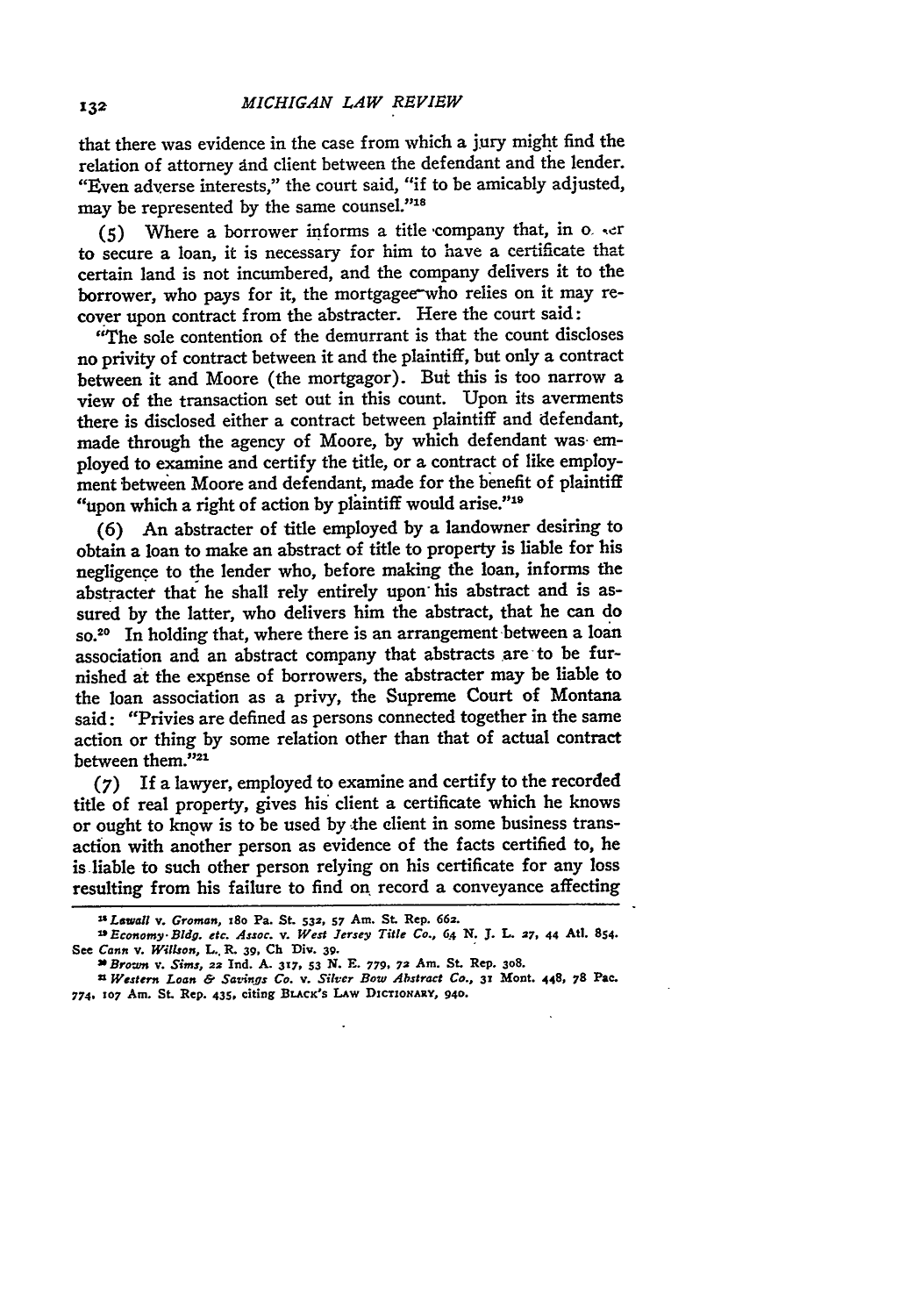the title, which by the use of ordinary professional care and skill he might have found.<sup>22</sup>

These exceptions to the general rule show it is the growing conviction of modem judges that when an abstracter, before he certifies, recertifies, or verbally affirms the correctness of his abstract, definitely knows that a specific third party not in privity of contract with him will rely upon such abstract, he is liable to such party when he does rely to his injury upon such abstract which is erroneous for lack of legal care and skill in its preparation. So far so good. But why should the same conclusion not be reached when the abstracter, !nstead of definitely knowing that a specific third party will rely upon his abstract, *ought in common experience to know* that some person dealing with the one ordering the abstract will rely upon it? Such person should have a remedy. "If there are no authorities which grant one it is high time for such an authority."<sup>28</sup>

*Development of the* Law.-Unless modified by legislation, any legal conclusion so strongly established as that respecting the persons to whom an abstracter is liable, must, on account of judicial conservatism, change slowly. Yet the doctrine of *stare decisis* is declining in favor **;24** it does not strictly necessitate an adherence to the old rule touching the liability of abstracters, because it is not one. of property **;25** and the present exceptions to the general rule indicate its'gradual disintegration **by** the erosion of judicial distinctions and discriminations. In this there is nothing new. The law has rightly put its ideals of justice higher than considerations of scientific consistency.<sup>26</sup> There is no finality about law and we need not sigh over the fact. Where there is life and growth there can be no finality.<sup>27</sup> The progress of law, as the development of the human body, is zigzag. Public opinion and agitation render one branch of law more consonant with justice than others, which lag behind. Consequently, the reasoning of cases in one field some times differs from that in others. Let us see, therefore, whether there is analogy for holding that an abstracter who has furnished an abstract to a landowner is liable to a third party who relies upon the abstract to his injury.

<sup>22</sup> **Dissenting opinion. C. J. Waite and Swayne and Bradiley, JJ.,** *National* **Savings** *Bank v . Ward,* **ioo U. S. 195,** *as* **L. ed. 6as. Accord,** *Anderson v.* **Spriestersbach,** *<sup>69</sup>* **Wash. 393, 125 Pac. z66,** 42 **L R. A. N. S. 176.**

**<sup>U</sup>***Ketterer* **v. Armour & Company, zoo** Fed. **322.**

**H3 Mxcii. L. REv. 89.**

**<sup>&#</sup>x27;** *11* **Cyc. 749;** *7* **R. C.** *L.,* **p. xoo8.**

**<sup>&</sup>quot;Smaarr's Foumn^Ttoms** *ov* **L.A.L LiAsZLITY-Introduction, p. 2S.**

**<sup>&</sup>quot;Preface. Mew's Eng.. \$:ase Law Digcst-Supplement 1898-3907.**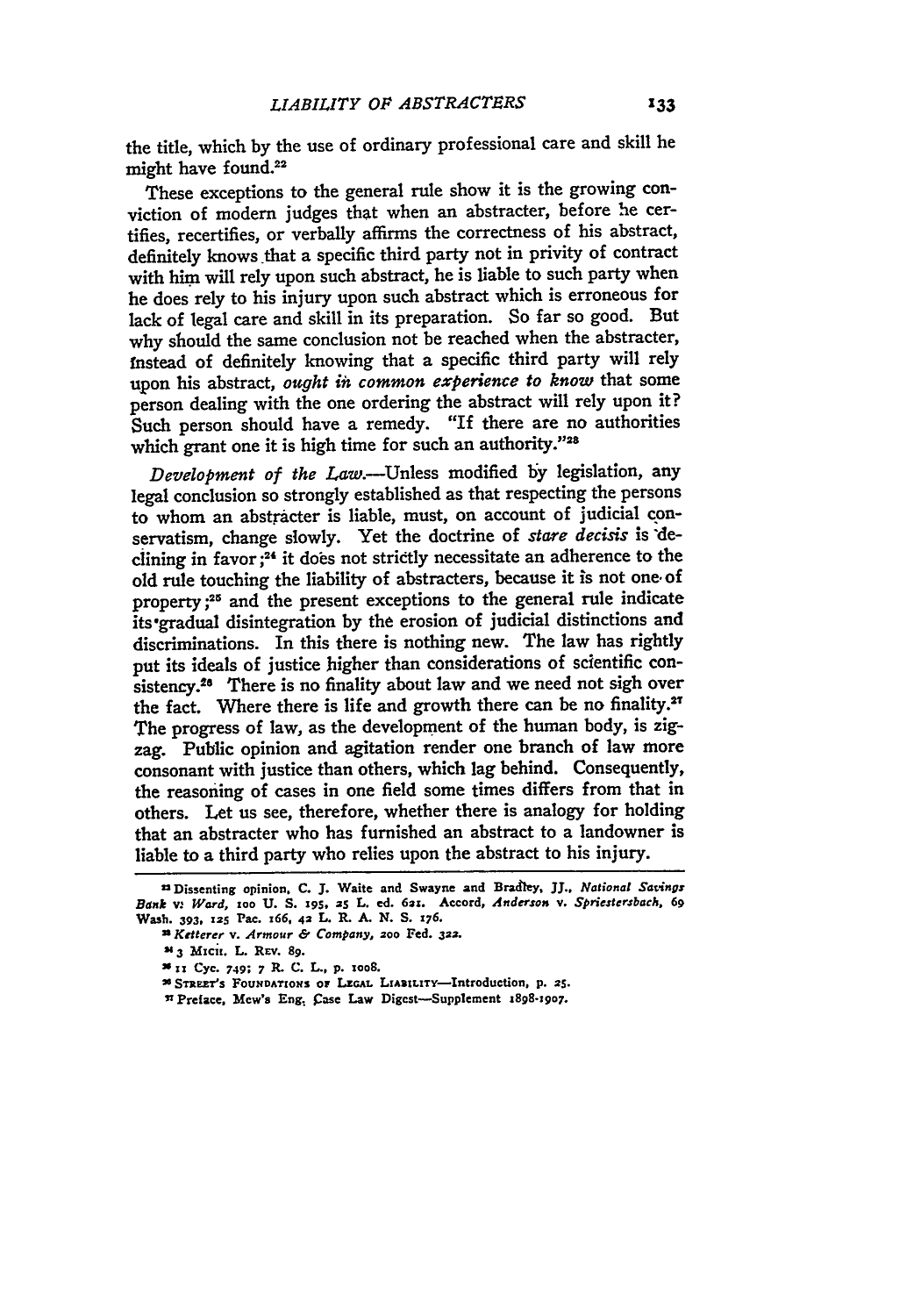*Rationale of Contract Liability. -It* has been stated that in the exceptional cases, in which courts have sought to mitigate the rigor of the general rule, that object has been accomplished by straining the doctrine of privity of contract.<sup>28</sup> Yet it is submitted that the general contract liability of the abstracter to third parties may be maintained without this result on the theory (A) that the landowner is an agent of the third party to procure the abstract for him; (B) that the abstracter promises to make the abstract for the benefit of the third party; or **(C)** that the abstracter breaks an implied warranty running with his abstract.

(A) Let us consider the case where the landowner promises to procure an abstract for the benefit of a third party. Although consideration is not necessary to the existence of an executed agency, 29 there is consideration in this case, because the agreement of the third party to buy the land or to accept a mortgage on it, is predicated upon the owner's promise to procure an abstract of it. If the owner procures it by the "authority" of the third party, he is his agent, whether the parties realize it or not.<sup>80</sup> "Authority" is the lawful delegation of power however informal **by** one person to another.31 Even in a criminal case, where strict construction should be the rule, it has been held that where a person requested a saloon keeper to keep money gratuitously for him in a safe until a following day and the saloon keeper appropriated the money to his own use, he was an agent of the former party.<sup>32</sup> How much more, then, is the landowner an agent of his prospective vendee or mortgagee, who not only has requested the landowner to procure an abstract for him, but for a consideration has made it his duty to do so.

The fact that the abstracter is unaware of the agency is immaterial. As the Supreme Court of Iowa has said: "There was evidence showing that Walters and Wadsworth were acting as the agents of the plaintiff in procuring an extension of the abstract. It is true that their agency may not have been disclosed by their action or **by** the nature of the transaction, but such disclosure was

*Thomas v. Guaranty Title, etc. Co.,* **8z Oh. St.** *432,* **92 N. E. z83,** *26* **L. R. A. N. S. 1zio.**

**<sup>&</sup>quot;3z** Cye. *xz2r6;* 2z *R* **C. L. p. 8i; z HA.sauys LAws or ENGLAND, p.** 193.

*<sup>&#</sup>x27;Bradstreet Co. v.* **Gill, - Tex. -,** 2 **L. R.** *A.* **405;** *31* Cyc. **1z89;** CLARK & **SKYr4S** *ON* **THz LAw or AGKNCY,** § **x.**

 $21$  **z** BOUVIER LAW DICT. 199; *x* HALSBURY'S LAWS OF ENGLAND, pp. 156-157.

*<sup>32</sup>Wynegar v.* **State, I57 Ind. 577,. 62 N. E. 38, See State v.** *Smith,* **S7 Kan. 657, 47 P2e. 535;** *Schneider v. Schneider,* **22S Jo. 1, 98 N. W. z5g;** *Garvey* **v.** *Scott,,* **9 IIl. App. 1g;** Economy *Building etc. Ass'n v. West N. Jersey Title Co., 64* **N.** *J.* **L.** *27,* **44 AtL 854.**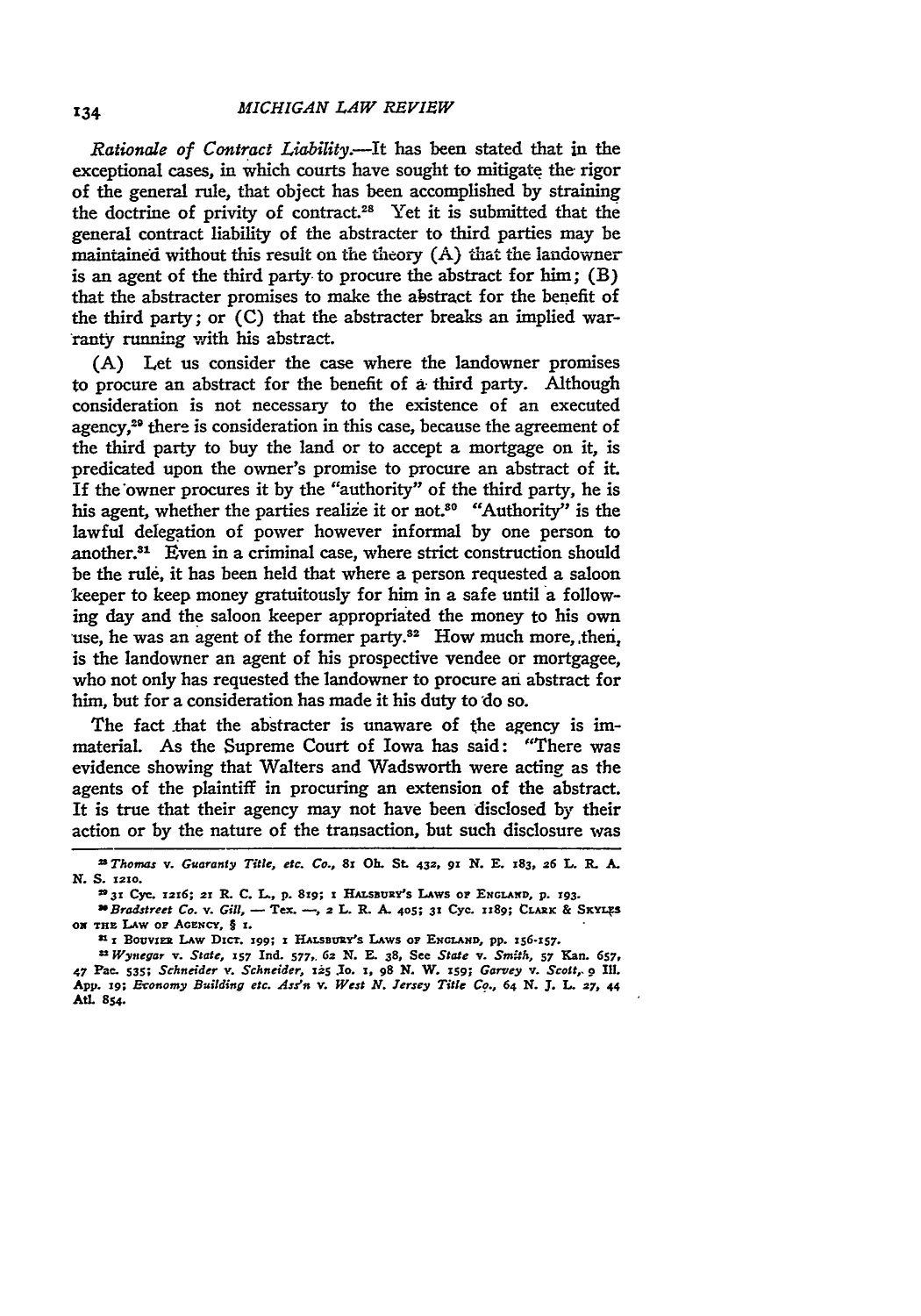not necessary to create liability on the part of the defendant. If the agency in fact existed, the abstract was furnished for the plaintiff, and he was liable to the defendant for the service rendered, whether the defendant knew him as a principal or not. Being liable for this service, he is entitled to reciprocal rights against the defendant, and may maintain this action, subject to any defense which the defendant might have interposed against the agents."<sup>38</sup>

**.** It must be admitted that this theory of agency can be maintained only on the analogy of extreme cases. But it is possible for the courts, in- order to do justice, to find the existence of agency on a slight basis of ascertained facts. And it would seem that if the prospective vendee or mortgagee stipulates in his contract with the landowner that the latter, as his agent, is to procure the abstract for him, there could be no reasonable doubt of the fact of agency.

(B) Where a landowner promises to procure an abstract for a prospective vendee or mortgagee, it clearly is for the latter's benefit. Such vendee or mortgagee is the real party in interest and, as such, should be allowed to sue the abstracter, in jurisdictions allowing the real party in interest to sue.<sup>34</sup> By the great weight of American authority, a third party may enforce a promise made for his benefit, although he is a stranger both to the contract and to the consideration.<sup>35</sup> The fact that the particular person who is to benefit from the promise is not known, or is uncertain, when the promise is made and even that he does not know of the promise in his favor when it is made, is immaterial. He may sue for the breach of it.<sup>36</sup> Thus, where a purchaser of property sold at a receiver's sale enters into a written agreement under seal with the receiver to pay the expenses of the final accounting of the latter, the receiver's attorney may maintain an action against the purchaser for. his services in such final proceedings, although he had not been retained by the receiver when the contract was made. $37$  Likewise we may say, when an abstracter promises a landowner to furnish him an abstract which the landowner is bound to give to a third party, although unknown, 'and when the abstracter knows, or in common experience ought to know, it is to be given to such third party, then the abstracter's promise is for the latter's benefit.

**<sup>33</sup>** *Young v. Lohr,* **r8 Iowa** 624, **92 N.** W. **684, citing MECHEm'S AGENcy, 1 769; z Am. & ENG. EN&. LAw,** *and* **ed., iz68. 3 6 R. C. L., p. 885.**

**<sup>6</sup> R. C. L., p. 884; 13 C. J. 705.**

**<sup>13</sup> C. J. 711.**

**<sup>3</sup>Traver** v. *Snyder,* **35 Misc. 261, 71** *N.* **Y. S.** <sup>7</sup> 61, **affirmed, 69 N.** *Y* **S. S5o.**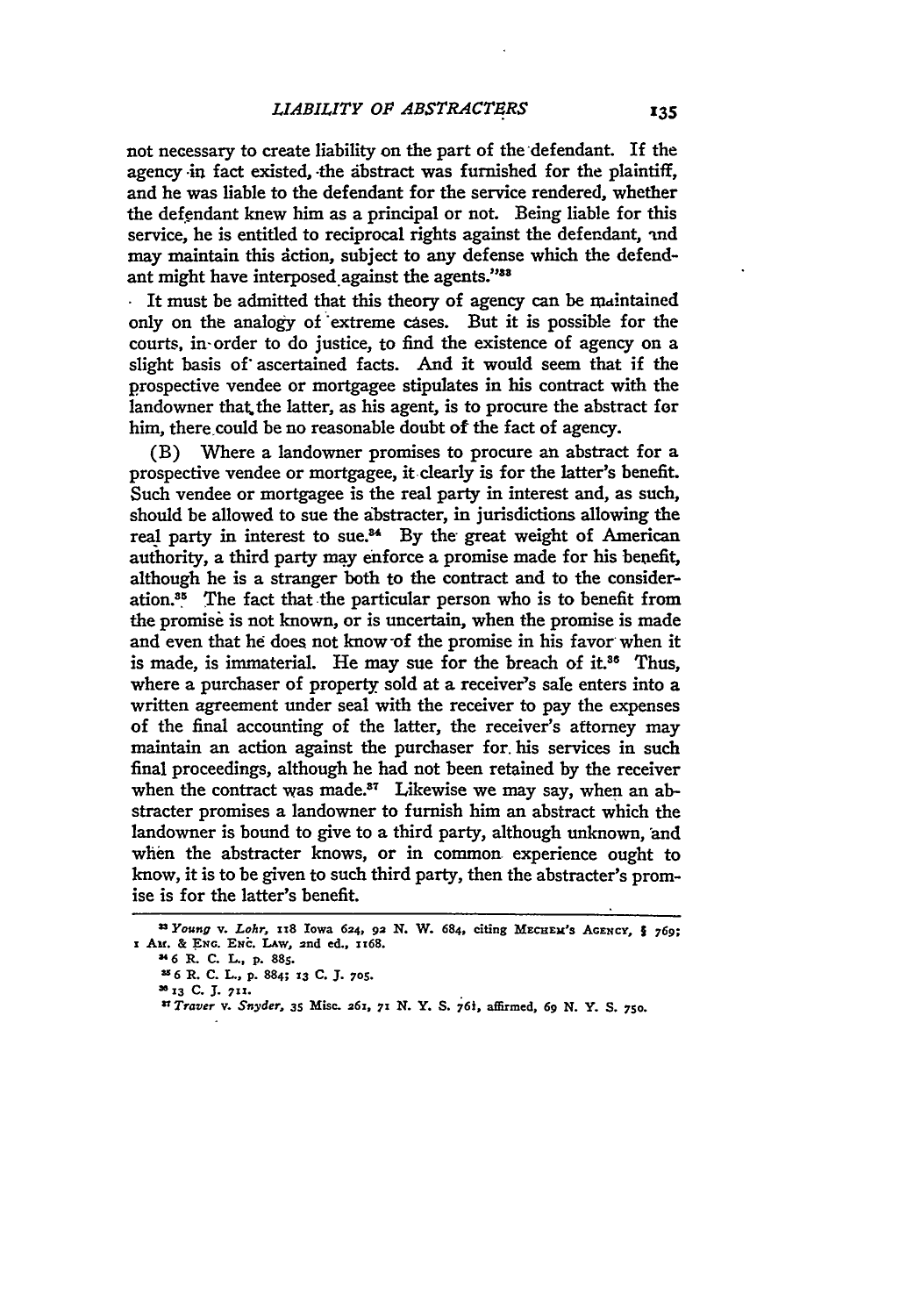In a case decided **by** the Supreme Court of Washington, it appears that a landowner, Huston, leased land to Fuhrman for a rental of one-third'of the crops. Fuhrman purchased.wheat from the defendant with which to seed the land. This wheat was unfit for spring sowing-the purpose for which the defendant knew Fuhrman bought it. Huston and Fuhrman jointly sued the defendant, who demurred on. the ground, *inter alia,* that the sale was made to Fuhrman only, and that no privity of contract existed between Huston and defendant. It does not appear that the defendant knew of the lease between Huston and Fuhrman. In allowing Huston to recover, the court said: "Although the appellant sdld the seed wheat to. Fuhrman only, *the sale was for the benefit of Huston as well.* He was interested in the prospective crop. A sale of wheat unfit for use damaged him as directly and positively as it did Fuhrman."38 Exactly the same reasoning is apposite where an abstracter furnishes a negligently defective abstract to a landowner under obligation **to** give it to a prospective vendee or mortgagee, who is damaged because he relies on it.

**(C) -** It is possible to hold an abstracter liable to third parties not in privity of contract with him on the theory that he has breached an implied warranty respecting the quality of his abstract. One who engages in the business of making abstracts of title impliedly undertakes that he possesses the requisite skill and knowledge and that he will exercise. due care and' skill in the performance of his duties and for a failure to do so he will be liable in damages.<sup>39</sup> A warranty is an express or implied statement of 'something which a party undertakes shall be a collateral part of the contract.<sup>40</sup> Implied warranties arise **by** operation of law and they exist without any intention of the seller to create them.<sup>41</sup> Hence, the implied undertaking of an abstracter touching his care, knowledge and skill may be considered an implied warranty that his abstract is impressed with the qualities resulting from the exercise of the requisite care, knowledge and skill.

It is true that the benefit of a warranty of a chattel is not ordinarily available to any except the immediate vendee. However, the view has been taken as regards the sale of canned or bottled food

*<sup>&</sup>quot;Fuhrman v. Irterior Warelouse Co.,* **64 Wash. x59, zx6 Pac. 666,** *37* **L. R.** *A.* **. S. 89. C.** *j.* **.368.**

**<sup>24</sup> R. C.** *L.,* **p. 1s3.** *z <sup>4</sup>* **R. C. L., p. 178.**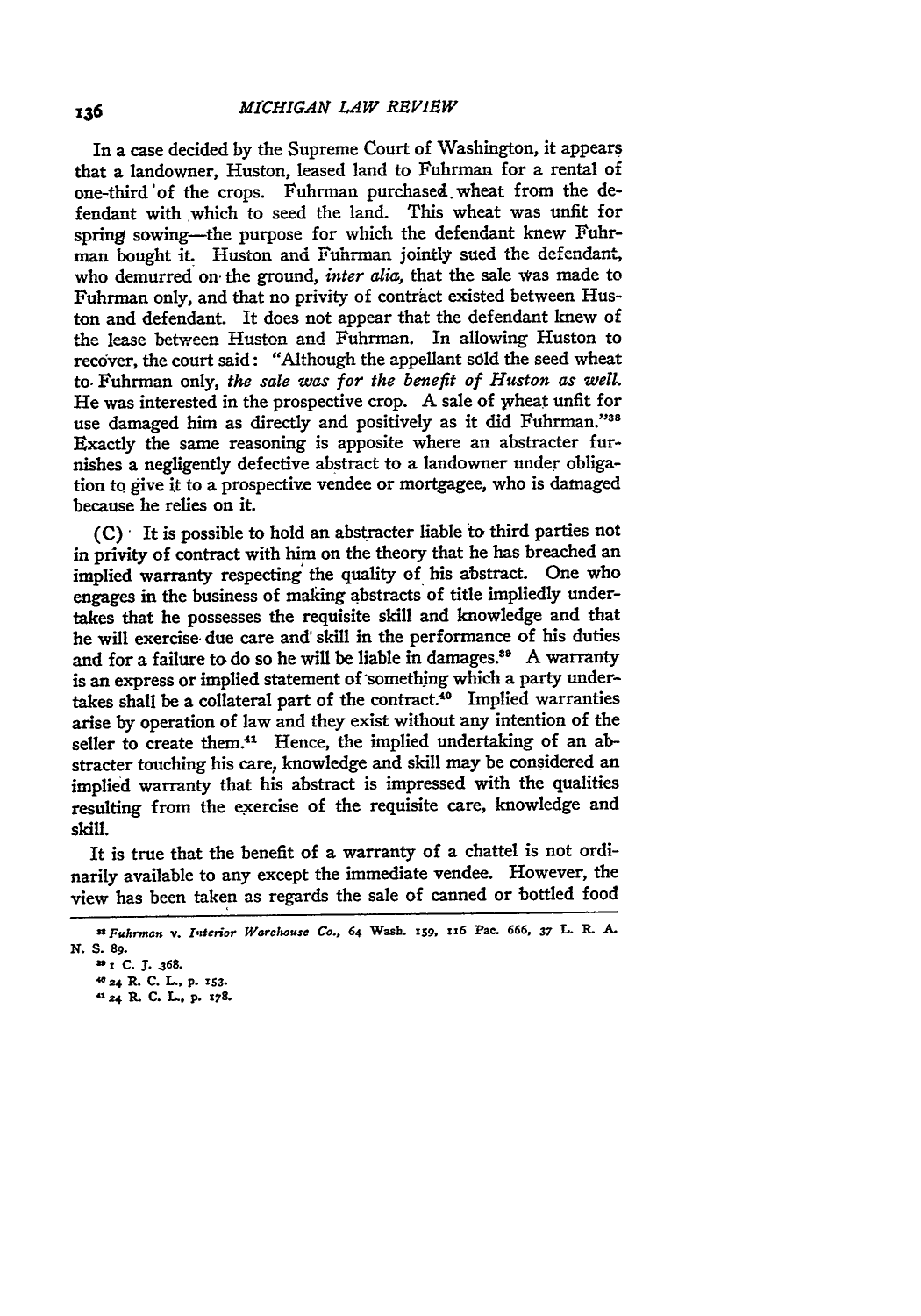products that the manufacturer under modern conditions impliedly warrants his goods when dispensed in original packages, and such warranty is available to all who may be damaged by reason of their use in the legitimate channels of trade.<sup>42</sup>

It may be observed that canned or bottled food products are not per se articles of an imminently dangerous nature. True, when impure, they may produce serious injury or death; but so may defective engines, paint, carriages, soft drinks, shot guns, and engine oil; and such articles have been considered not imminently dangerous.<sup>48</sup> Hence, the liability of an abstracter may well fall under the exception of canned and bottled products.

**,** The layman is as-unable personally to investigate the accuracy of an abstract as he is personally to determine the purity of canned or bottled products. The extension of the liability of manufacturers of canned.or bottled products is because it is unreasonable to require the consumer to have them chemically analyzed every time they are used. It is submitted that it is equally unreasonable to require a third party using an abstract to invoke professional assistance to ascertain its accuracy. Where the reason for a rule has ceased, a new rule should be applied that will more nearly harmonize with what is reasonable and just. This has been done in the case of canned and bottled products.<sup>44</sup> Why should it not be done also in the case of abstracts? It is true that the impure canned or bottled products inflict physical damage, wlereas a defective abstract inflicts pecuniary damage, but the law recognizes the actionable nature of each.45

*Rationale of Tort Liability.-Although* it is commonly said that an action against an abstracter is based on contract and not on tort,<sup>46</sup> it appears as easy to develop a tort basis for his liability to third parties as a contract one. In cases where an abstracter has conspired with a landowner to omit incumbrances from the abstract in

**<sup>4324</sup> R. C.** *L.,* **p. x6o.**

**<sup>433</sup> otes, :9 L. R. A. N. S. 923; 48 L. R. A. N. S.** *2X.*

*<sup>&</sup>quot; Ketterell v. Armour* **&** *Co.,* **200 Fed. 322;** *Maefte v. Armour & Co.,* **- Wash.** =, **135 Pac. 633, 48 L. R. A. N. S. 2x3;** *Capton v. SWift & Co.,* **251** Pa. **St. 52, 95 At].**

**<sup>931-,</sup> L R. A. 1917B** *1272. <sup>4</sup> Marette v. Armour & Co.,* **- Wash. -, 13S Pac. 633, 48 L. R. A.** *N* **S. 213.**

*<sup>&</sup>quot;Russell* **v.** *Po~k* **Co.** *Abstract Co.,* **87 10.** *233,* **54 N. W.** *212,* **43 Am. St. Rep. 381;** *Thomas* **v.** *Guarantee Title etc. Co.,* Si **Oh. St. 432, 91** *N.* **E. 183, 26 L. R. A. N. S. 1210;** *Eq. Build. etc. Assoc.* **v.** *Bank of Commerce etc. Co.,* **:z8 Tenn. 678, 102 S. W. 901, 12 L. R. A. N. S. 449;** *Lockwood v. Title Ins. Co. of N. Y., 130 N. Y.-* **S. 824;** *Bremerton Devel. Co. v. Title Trust Co.,* **67yWash. 268, 121 Pac.** *69.*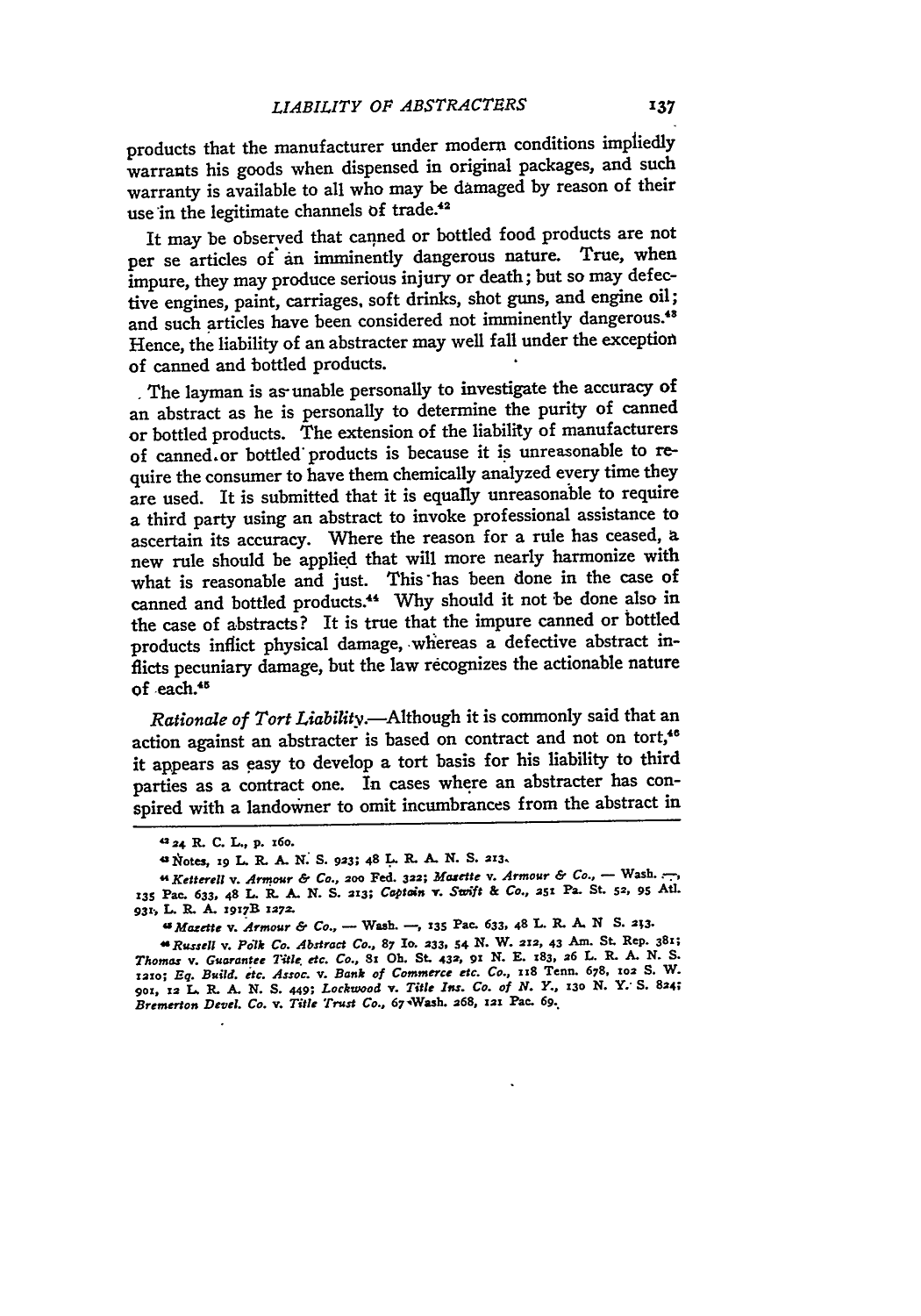order to mislead a prospective vendee or mortgagee, his tort liability to the misled party is unquestionable. $47$ 

But the theory of tort liability is broad enough to embrace cases of simple negligence on the part of the abstracter. A tort, as Mr. Justice Holmes has said in substance, is a wrong which consists in the infliction of temporal damage **by** a responsible person under circumstances of such nature that the person inflicting the damage knows, or in common experience ought to know, that his conduct is likely to result in harm.<sup>48</sup> No branch of law is developing more rapidly than that of tort; and it develops through the judicial recognition of legal duties heretofore unexpressed. As early as 1896 Judge Vann declared: "As was recently said by this court in an action then without precedent, **'If** the most that can be said is that the case is novel, and is not brought plainly within the limits of some adjudged case, we think such facts not enough to call for a reversal of the judgment.<sup>249</sup> The question therefore is not whether there is any precedent for the action, but whether the defendant inflicted such a wrong upon the plaintiff as resulted in lawful damages."<sup>50</sup>

The general tort liability of an abstracter to third parties not in privity of contract with him may be maintained on the theory **(A)** of deceit for fraudulent representations or (B) of case for negligent representations.

(A) In considering an abstracter's responsibility the Supreme Court of Idaho said: "Although a misrepresentation is made through mistake of the facts as they actually exist, when such misrepresentation is made by one whose duty it is to know the facts and who represents himself as possessing all the facts with reference to the matter, the misrepresentation is in law equally as fraudulent and actionable as if it had been knowingly made."<sup>51</sup>

True, in this case the court was considering an abstracter's liability to one who had ordered and paid for the abstract. Yet the matter of primary importance is that the court found that this liability, even in the absence of positive fraud, might be considered tortious, upon the principle announced in i842 by Chief Justice Tindal, "the

*<sup>4</sup>Nat. Say. Bank v. Ward,* **ioo U. S. 195, 2s L. ed 62zr;** *Dundee Mortg. etc. Co. v. Hughes,* **2o Fed. 39; Cooley on Torts, 3rd ed., pp. 938"944;** 12 **R. C. L., p.** 402.

<sup>4</sup>The **Path of** the **Law, zo HAiv. LAw Rav. 457, 47r.**

<sup>4</sup> *Piper v. Hoard, 107 N. Y. 73, x3'* **N. E. 626.**

*<sup>0</sup>Kueck v. Goldman, zSo* **N. Y. x78, 44 AtL 773.**

*n Hillock et al.* **v.** *Idaho Title & Trust Co.,* 22 Idaho **440,** *126* **Pac. 6r2, 42 L.** *R* **A.** N. S. 178, citing Fisher v. Mellen, 103 Mass. 503; Smith on Fraud, § 2. See also<br>Gerner v. Mosher, 58 Neb. 135, 46 L. R. A. 244; Watson v. Jones, 41 Fla. 241; 25 **So. 678.**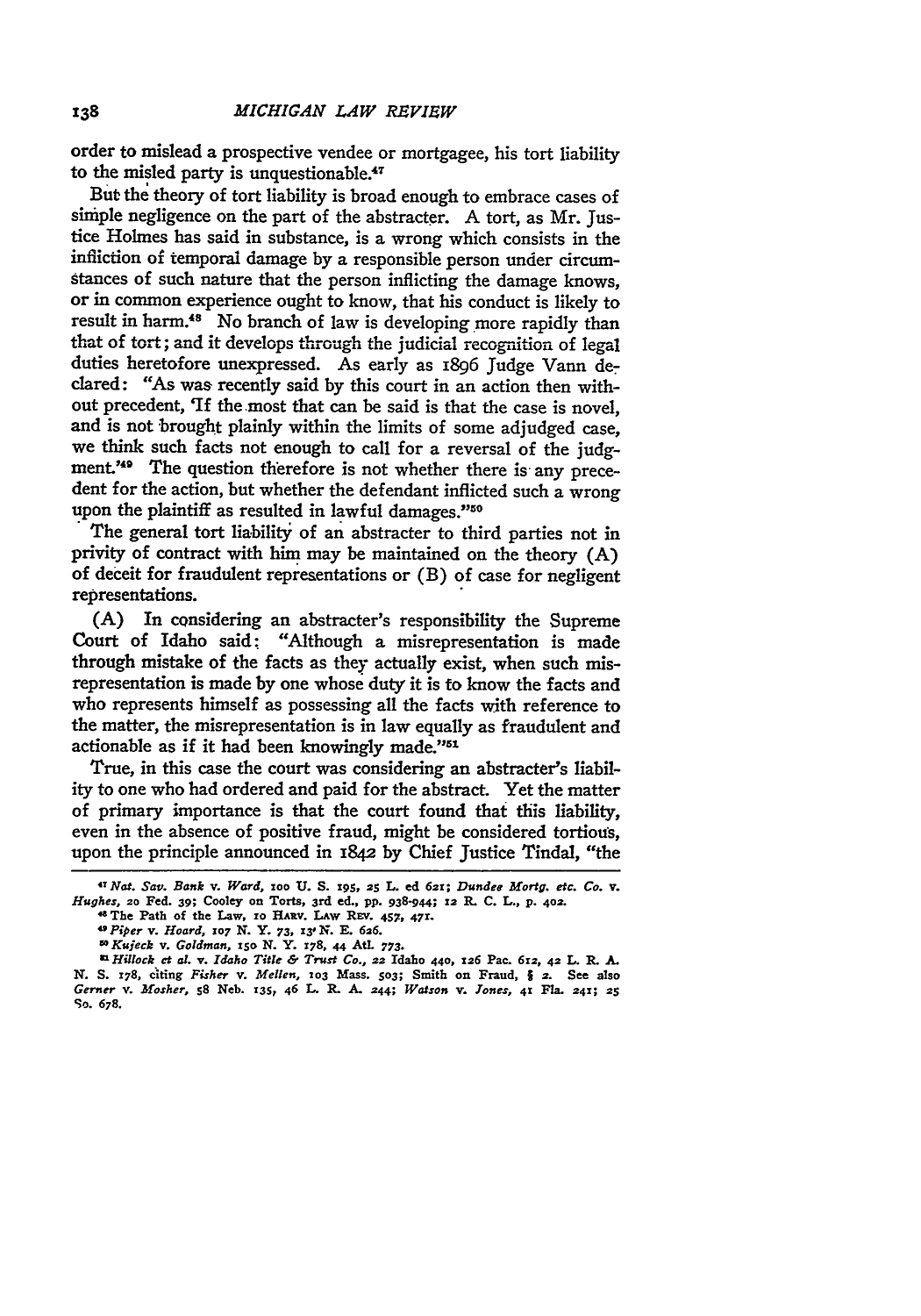contract creates a duty, and the neglect to perform that duty, or nonfeasance, is a ground of action upon a tort." $52$ 

It remains now to consider whether the fraud of an abstracter entitles a third party injured thereby, but not in privity of contract with him, to recover from him. The abstracter "in common experience. ought to know that his conduct is likely to result in harm" to others than his employer, although they are not specifically called to his attention. This is a fact of universal recognition; it has been given vigorous judicial expression ;53 and the courts have no more right dogmatically to deny it than they have to impugn the actionable nature of all mental anguish unconnected with unlawful physical impact-a position from which they are now receding.<sup>54</sup> When the courts cease to maintain a position contrary to fact, and consider whether or not an abstracter "knows that his conduct is likely to result in harm" to third parties, they must then recognize that third parties often may have a tort action against an abstracter, agreeable to the above .criterion of Mr. Justice Holmes.

It is true the Supreme Court of Ohio, in denying the tort liability of abstracters, said, "The argument founded upon certain classes of decisions, designated as sub-vendee cases, telegraph cases, timetable cases, professional cases, and director cases, does not impress us as possessing any relevance to the issue here. Those decisions are founded upon a public, or quasi public, nature inherent in the business or transactions involved."<sup>55</sup>

There is, however, no "public, or quasi public nature" inherent in transactions where one gives his financial standing to commercial agencies which transmit it to the public, or where statements of officers are inserted in prospectuses, bonds, or reports oi private companies, which-influence the public. Yet it has been held that representations made to a commercial agency having general authority to publish them may be relied on by others'than patrons who have rightfully come into possession of the information.<sup>56</sup> Original stockholders who make false statements as to the amount of capital stock paid into the corporation cannot escape liability to its creditors who

*uBrown v. Sims,* **22 Ind. 317, 53 N. E. 779, 72** *Am.* **St. Rep. 3o8.**

*<sup>&#</sup>x27;"Boorman v. Brown,* **<sup>3</sup>Q. B. (Ad. & E. N. S.) six. See BURDICK ox ToiTs, 3rd ed., p. xx;** CooL~y **cmx ToRTS, 3rd e&, pp. x55-x6o.**

 $*$  BURDICK ON TORTS, 3rd ed., pp. 113-125; 17 C. J. 828-843.

*<sup>&</sup>quot;Thoma v. Guarantee Title &* **T.** *Co..* **81 Oh. St. 432, 9z N. E.** *x83,* **26** *L.* **R. A. N. S. 1210.**

*<sup>&#</sup>x27;aDavis v. Lou.ville Trust Co., x8i* **Fed. 1o, 104 C. C. A.** *24,* **3o L. R. A. N. S. X01;** 12 **IL C. L.r, p. 366.**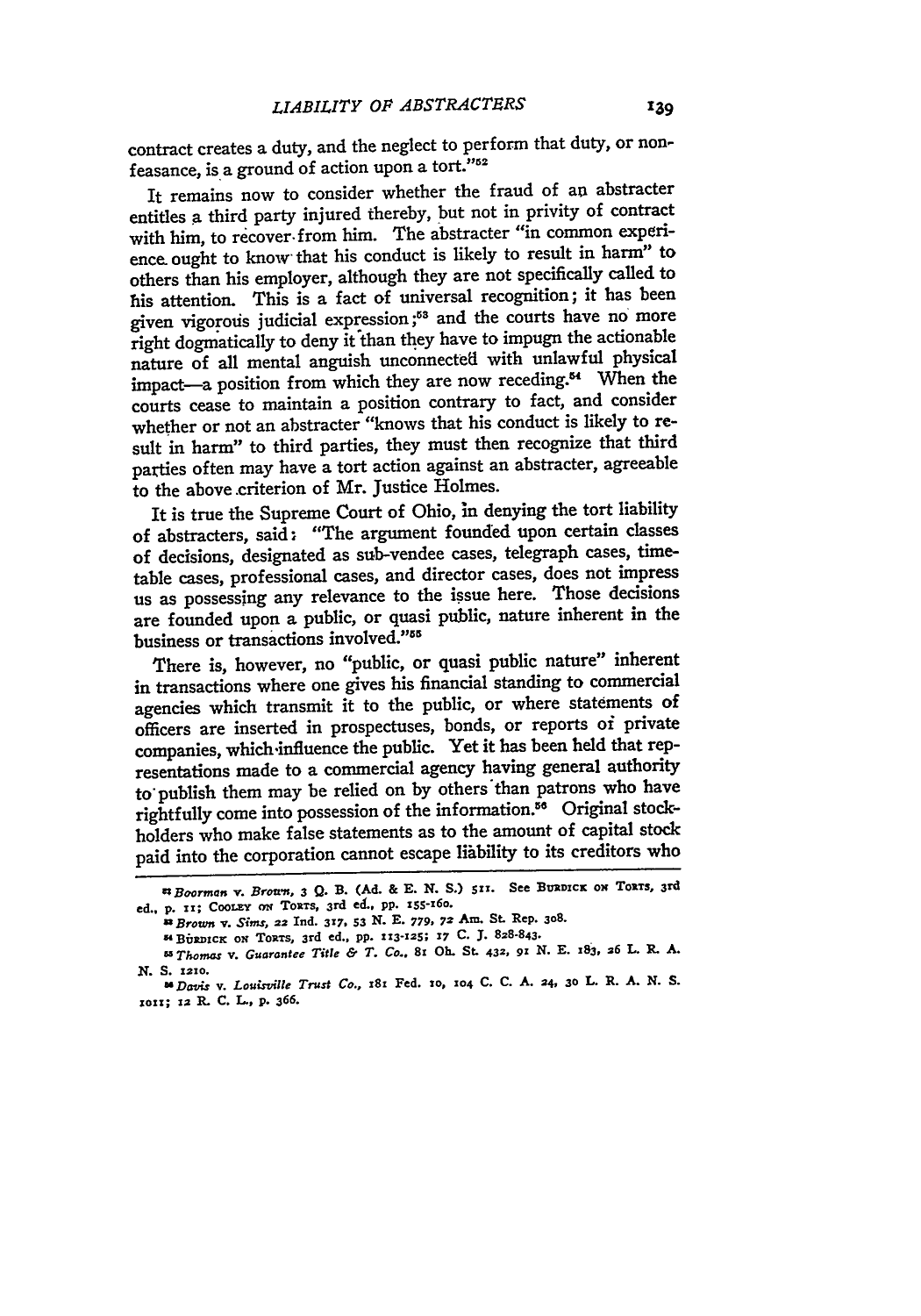become such after a transfer of such stock. $57$  The president of a company who has signed corporate bonds containing a false representation is liable in deceit to one who takes them as collateral security relying upon the representation, although the president is not personally connected with this particular transaction.<sup>58</sup> A bank also is liable for a fraudulent statement in its cashier's certificate respecting the paid-up capital of an insurance company to persons buying, from original subscribers, worthless stock of the insurance company in reliance on this statement.<sup>59</sup> These cases show that in imposing liability for fraud the courts, in the interest of justice, have not insisted upon privity of contract between plaintiff and defendant. The principle deducible from them is that where the defendant has made a fraudulent statement under circumstances where he knows, or is likely to know, that it will result in harm to third persons reasonably relying on it, he must respond in damages to those who have relied on it to their injury. Every consideration of public policy demands that abstracters should be subject to this principle; and the above cases and others similar are authority for so holding.

(B) In disapproving the result reached in the Ohio case previously mentioned,<sup>60</sup> where the court somewhat sneeringly rejected the contention that an abstracter is liable in tort to a third party who relies to his injury upon a negligently defective abstract, the author of a note in the Harvard Law Review<sup>61</sup> ably maintains that the abstracter is liable on the theory of negligent misrepresentation.

In part he says: "The problem depends on whether or not there is a duty to use care as to the accuracy of representations. Undoubtedly such a duty does not exist under all circumstances, but a review of the decisions makes it equally certain that at times such a duty does exist. There may be a duty imposed by statute, as in the case of recording clerks. Then if the clerk negligently fails to record a mortgage he is liable to a plaintiff who relied on the record to his damage.<sup>62</sup> And apart from statute, in this country telegraph companies are considered to owe such a duty to the public that the recipient of a telegram may recover for losses caused by negligent mistakes made

In *McBryan* **v.** *Universal Elevator Co.,* **i3o Mich. iiz, 89.** *N.* W. **683, 97 Am. St. Rep. 453.**

*<sup>33</sup>Stickel v. Atwood,* **25 R. I.** *456, S6* **At]. 687.**

*Hindman* **v.** *First Nat. Bk. of'Loui'ville,* **98 Fed. 562, 48 L. IL A. 21o.**

*Thomas-v.* **Guarantee Title** *& Trust Co., 8z* **Oh. St. 432, 91 N. E. 183, 26 L. IL A. N. S. 1210.**

<sup>&</sup>lt;sup>41</sup> 21 HARV. L. REV. 439. See 14 HARV. L. REV. 184-99.

*<sup>&</sup>quot;Appleby v. State,* **45 N. J. L. x6x.**